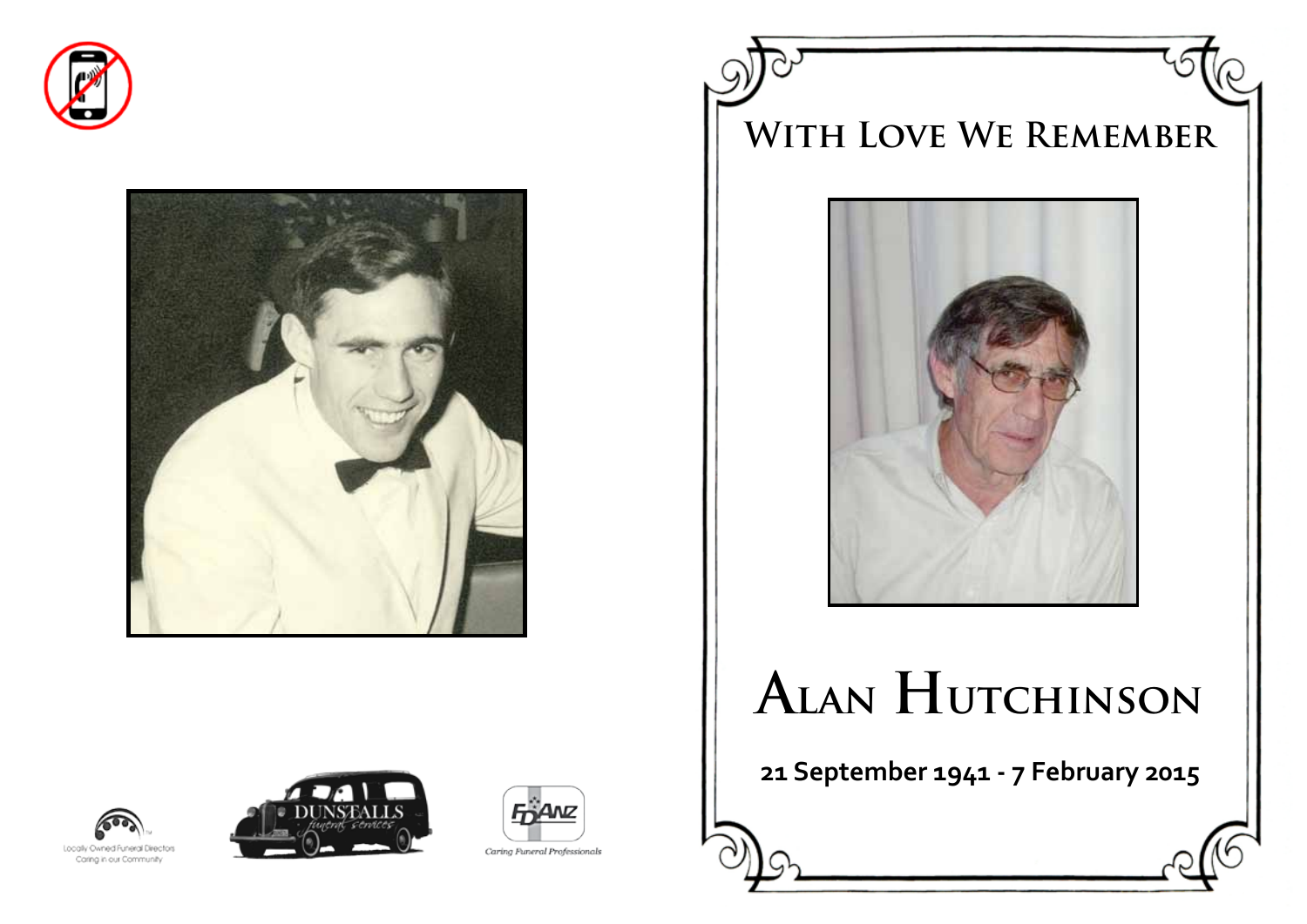### Requiem Mass

for

## Alan Hutchinson

Celebrated at

### St Mary's Catholic Church

Osier Road, Greenmeadows, Napier

on Thursday 12th February 2015 at 1pm

Officiant: Father John Mori sm Organist: Ray Downing Funeral Director: Neil Earnshaw Piper: Cameron Richardson

### *Pall Baerers - Church*

Mark Hutchinson

Charles Hill Lee Newcombe James Donnelly Phoebe Richardson

## *Pall Bearers - Cemetery* Mark Hutchinson Peter Hutchinson

Lee Newcombe Denis Standring Sam Richardson Matthew Kerr

*To Those Whom I Loved* 

*And Those Who Loved Me*

When I am gone, release me, let me go. I have so many things to see and do. You must not tie yourself to me with tears. Be happy that we had so many years. I gave you my love; You can only guess how much you gave me in happiness. I thank you for the love that you have shown But now it is time I travelled alone. So grieve for a while, if grieve you must Then let your grief be comforted by trust. It is only for a while that we must part So bless the memories within your heart. I will not be very far away, for life goes on. So if you need me, call and I will come. Though you cannot see or touch me, I will be near. And if you listen with your heart, You will hear all my love around you soft and clear. Then when you must come this way alone I will greet you with a smile and say "Welcome Home"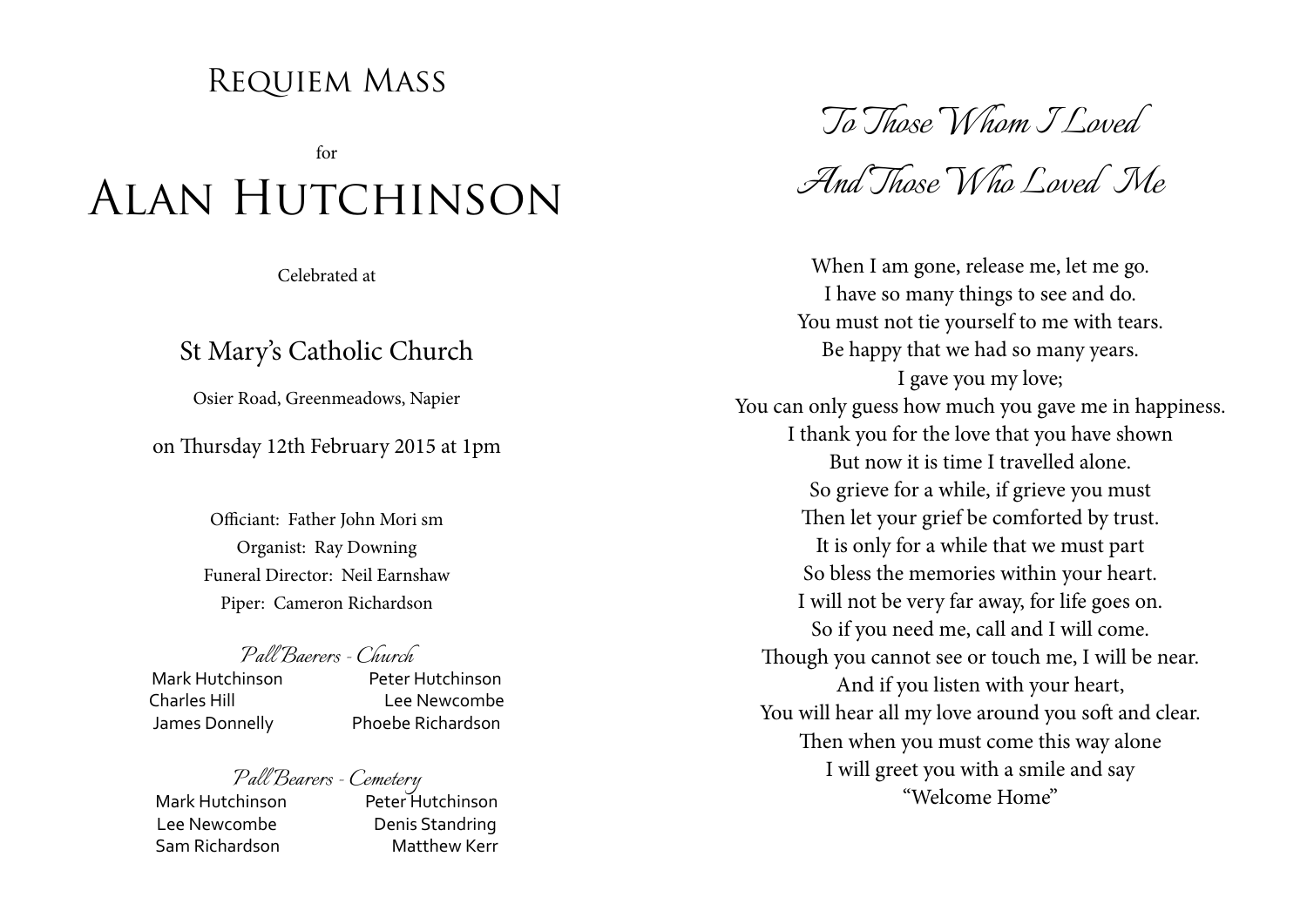#### **Entrance Hymn**

*Thank you*

Alan's family would like to thank you for your presence here today. Your support and kind thoughts are greatly appreciated.

*Invitation*

At the conclusion of the service for Alan, his family warmly invites you to share refreshments and fellowship in the Parish Centre.

*Interment*

Followed by interment at the Western Hills Cemetery, Clyde Jeffery Drive, Tamatea, Napier.

*Donations*

A donation for Cranford Hopsice would be much appreciated.

*Tributes*

If you wish to make a tribute to Alan or leave a message for his family, you can do so at www.dunstalls.co.nz

*Come As You Are*

Come as you are, that's how I want you. Come as you are, feel quite at home Close to my heart, loved and forgiven; Come as you are, why stand alone?

No need to fear, love sets no limits.<br>No need to fear, love never ends. Don't run away shamed and dishearten'd<br>Rest in my love, trust me again.

I came to call sinners, not just the virtuous. I came to bring peace, not to condemn. Each time you fail to live by my promise, Why do you think I'd love you the less?

Come as you are, that's how I love you.<br>Come as you are, trust me again.<br>Nothing can change the love that I bear you.<br>All will be well, just come as you are.

**Welcome** Fr. John Mori

**Eulogy** Mark and Peter Hutchinson

**Opening Prayers**

**1st Reading** *2 Timothy 4:6-8, 17 & 18* Read by Maureen Pipman